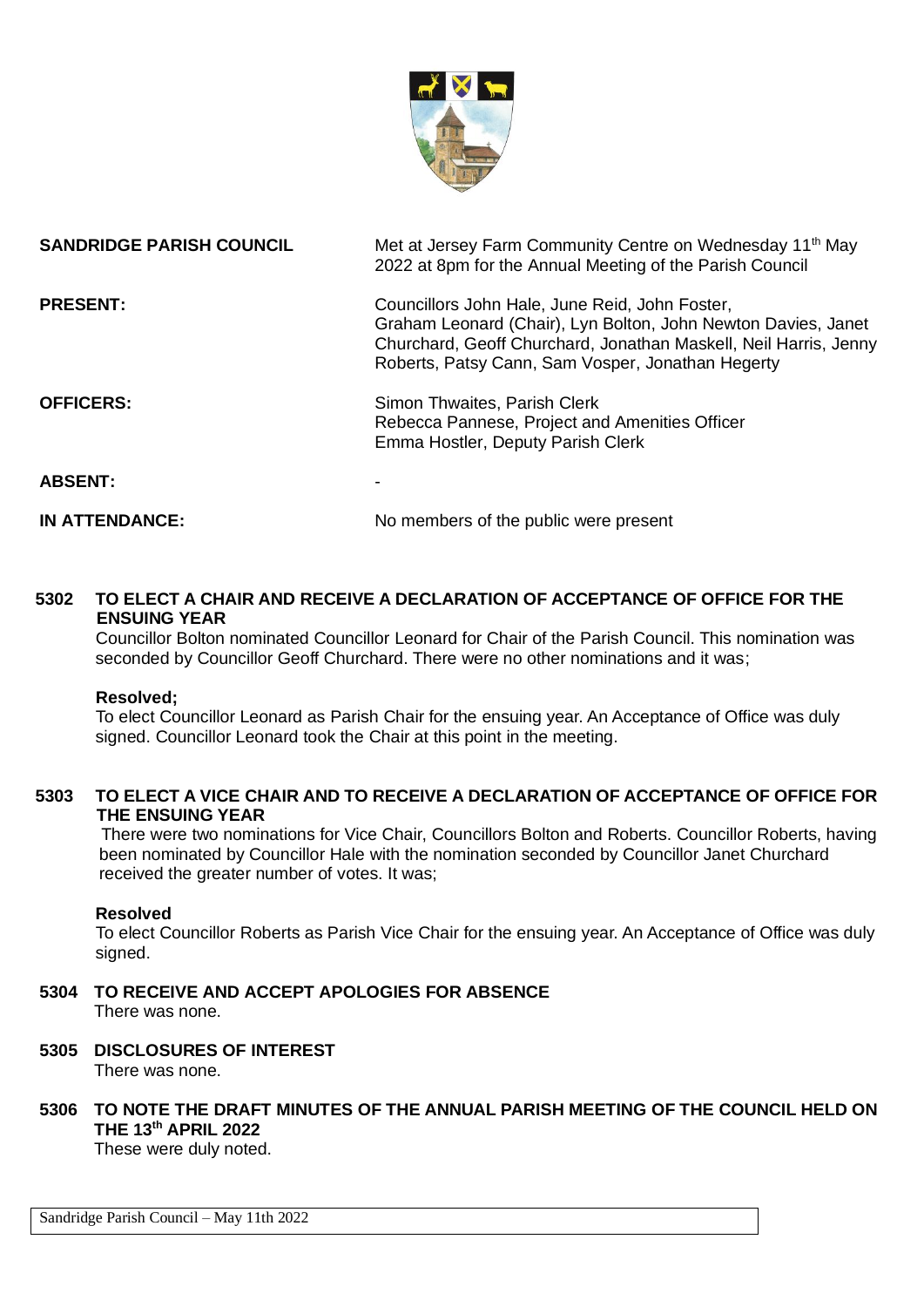### **5307 TO APPROVE AS A CORRECT RECORD THE DRAFT MINUTES OF THE MEETING OF THE COUNCIL HELD ON THE 13th APRIL 2022**

The minutes of the meeting of the Council held on 13<sup>th</sup> April 2022 were reviewed. They were agreed to be a correct record and it was unanimously;

### **Resolved**

That the minutes of the meeting be approved and signed by the Chair.

### **QUESTIONS TO OFFICERS AND MEMBERS**

#### **5308 Questions to Officers**

A question was asked regarding the Finance Committee meeting held on April 11<sup>th</sup> which did not appear on the schedule of meetings held since last Full Council. The Clerk responded that the listing will appear on the June agenda.

*Councillor Harris left the meeting at this point*

**5309 Public Participation – an opportunity for residents to raise issues or ask questions of Members** No members of the public were present.

## **CLERK'S REPORTS**

#### **5310 Monthly Accounts**

Members reviewed a schedule of creditor payments for the period 14<sup>th</sup> April 2022 to 11<sup>th</sup> May 2022. Questions were asked and responded to before it was unanimously;

#### **Resolved**

To approve the payment of this schedule, to be made on Friday 13<sup>th</sup> May 2022.

### **5311 Jersey Farm Open Space Pump Track**

Members noted a report on this project, circulated with the agenda.

### **5312 To appoint representatives of the Council to Other Bodies and Committees**

Members elected to join Parish Council committees of their choice. It was then unanimously;

#### **Resolved**

- 1. For The Council to approve the allocation of members to committees as agreed at this meeting and;
- 2. That The Council delegates the power to each committee to elect a Chair and Vice Chair (if applicable) at its next meeting.

### **5313 Terms of Reference for Sandridge Parish Council Committees**

It was unanimously;

### **Resolved**

That Parish Council committees should undertake a review of Terms of Reference by each committee at each next scheduled meeting. Any material amendments to be brought back to Full Council for ratification.

### **5314 General Power of Competence (GPC) – Annual Review**

The GPC was introduced through the Localism Act 2011 S.1-8, extending the powers of local councils, encouraging efficiency and innovation. To hold this power of first resort, a resolution must be passed annually confirming;

- Two thirds of council members were elected
- The Council has a suitably qualified Clerk (CiLCA)

#### It was unanimously;

Sandridge Parish Council – May 11th 2022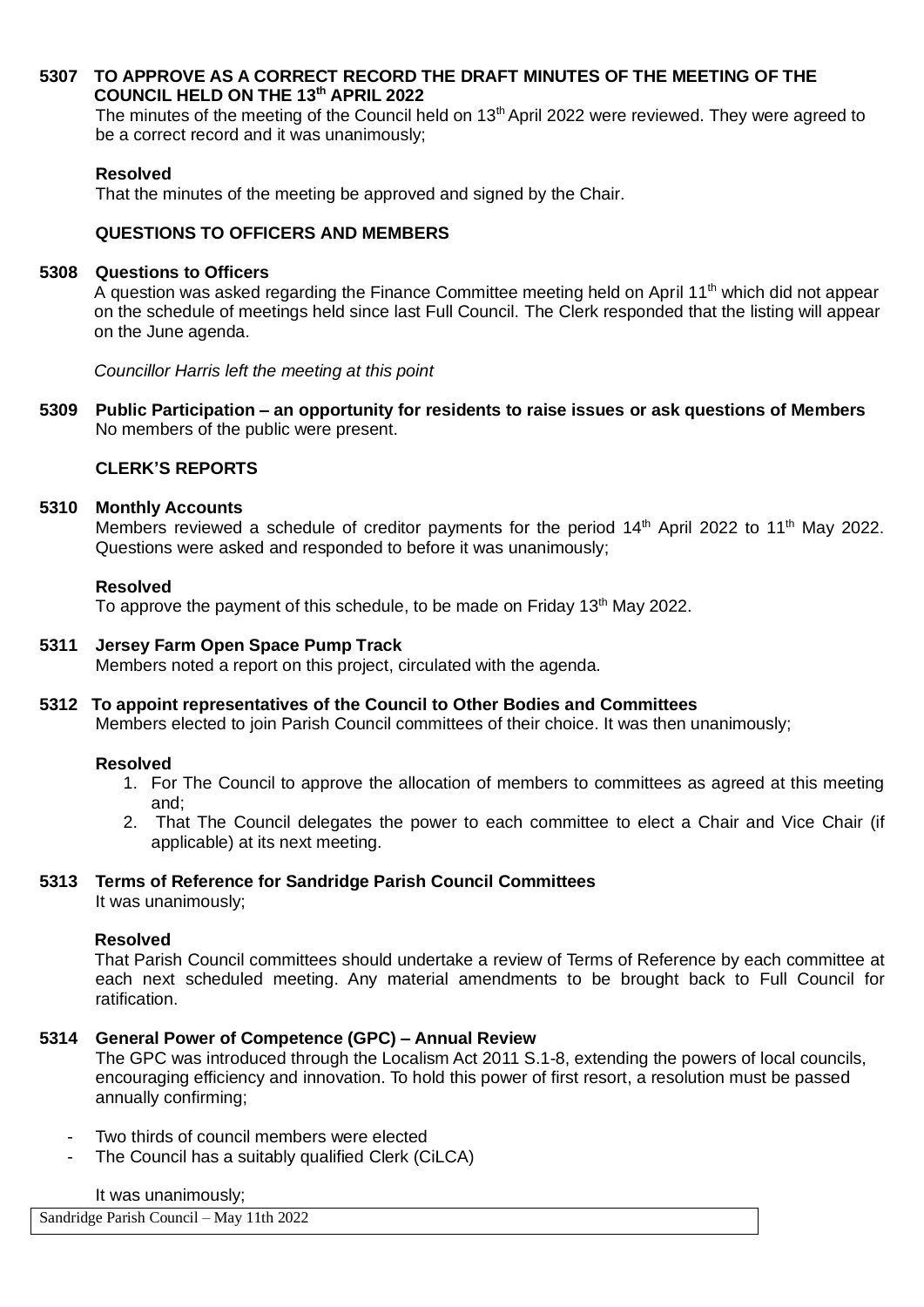### **Resolved**

That Sandridge Parish Council re-adopts the General Power of Competence in 2022/23, for review at the May 2023 Full Council meeting.

#### **5315 Financial Regulations**

The following amendments to the Financial Regulations were proposed.

**FR 1.15** Reduce from £10,000 to £5,000 the amount above which only Full Council may approve any grant or single commitment

**FR 9.10** Remove completely (Re charitable trusts)

**FR 16.1** Remove completely (Re charitable accounts)

It was proposed by Councillor Reid, seconded by Councillor Bolton and unanimously;

#### **Resolved**

That these amendments be approved. The Full Financial Regulations will appear on the June agenda for re-adoption.

#### **5316 MATTERS OF NOTE**

- The Parish Council's annual year-end internal audit took place on May 10<sup>th</sup>. This was the final audit by the current auditor, Green Biro Ltd.
- The drainage and turfing works to the rear of Marshalswick Community Centre are now complete and the facility is being used very successfully by the pre-school.
- A new Kubota sit-on mower has been ordered for maintaining footpaths on the Jersey Farm Woodland Park.
- Works to the collapsed grave at St Leonard's churchyard have now completed.
- Stage 2 (final stage) of the footpath through Skyswood has now completed.

### **COUNCILLOR AND COMMITTEE REPORTS**

#### **5317 Grant Applications**

There were no grant applications this month

#### **5318 Marshalswick Community Centre Committee Room**

Councillor Bolton gave a verbal update on the use of the committee room by the resident pre-school. Following her recommendation it was;

#### **Resolved**

To allow the surrender of the committee room by the pre-school and to reduce the monthly hire charge accordingly.

#### **5319 Jersey Farm Woodland Park Event**

Councillors Roberts and Janet Churchard updated members on preparations for this event, to be held on Saturday  $4<sup>th</sup>$  June 2022. Questions were asked and responded to and a request for volunteers on the day was made.

#### **5320 Meetings of Committees:**

There were no issues raised from the following draft committee minutes produced since the last Full Council meeting.

- Combined Community Centres Committee 25<sup>th</sup> April 2022
- Parish Environmental Assets & Pathways Committee (PEAP) 26<sup>th</sup> April 2022
	- Planning Committee please see below